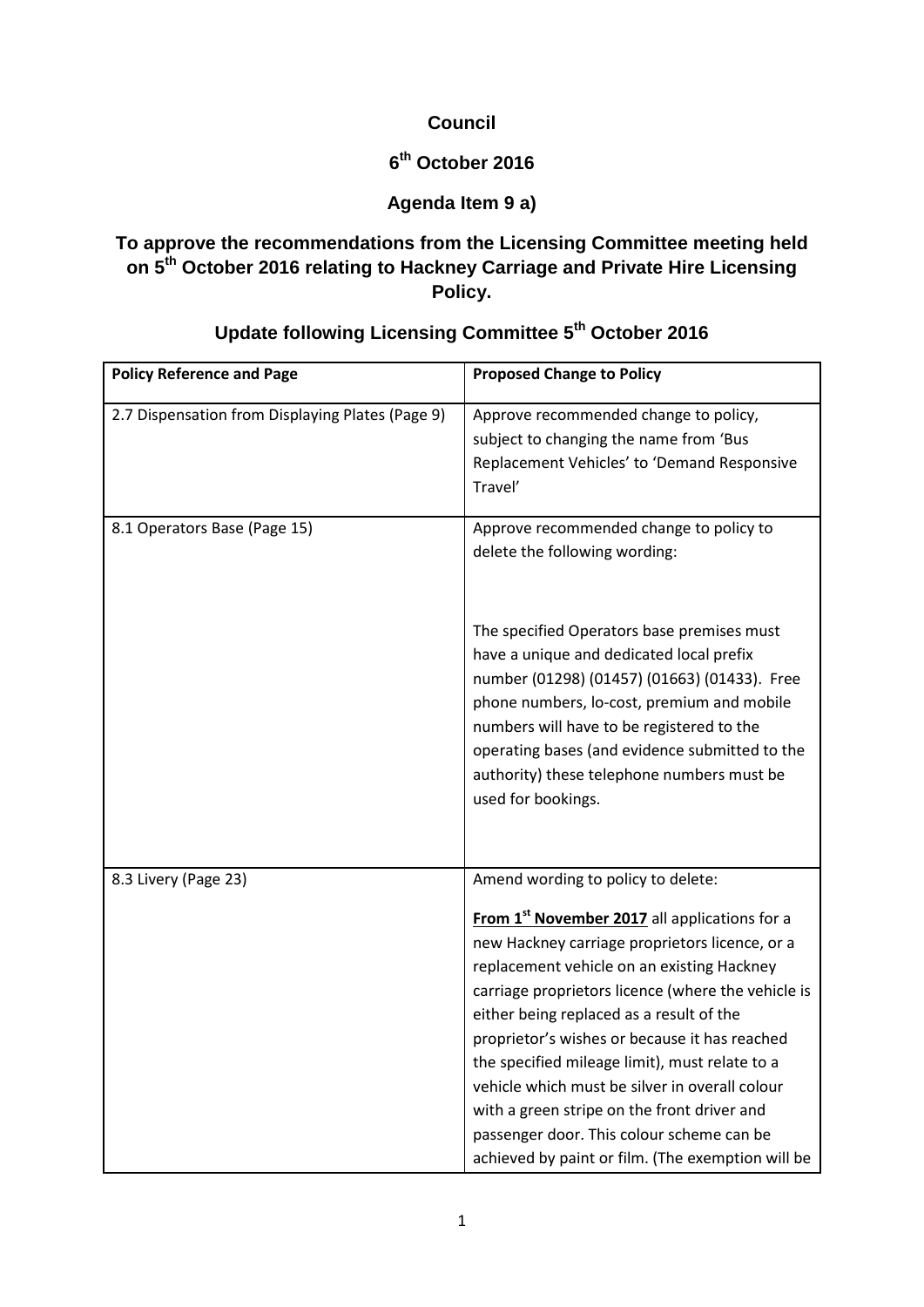| <b>Policy Reference and Page</b> | <b>Proposed Change to Policy</b>                                                                                                                                                                                                                                                                                                                                                                                                                                                                                                                                                                                                                                                           |
|----------------------------------|--------------------------------------------------------------------------------------------------------------------------------------------------------------------------------------------------------------------------------------------------------------------------------------------------------------------------------------------------------------------------------------------------------------------------------------------------------------------------------------------------------------------------------------------------------------------------------------------------------------------------------------------------------------------------------------------|
|                                  | where an operator proposes to use an industry-<br>standard taxi clearly identifiable as such, when<br>black as the main body colour will be<br>acceptable).                                                                                                                                                                                                                                                                                                                                                                                                                                                                                                                                |
|                                  | Amend wording to policy to read:                                                                                                                                                                                                                                                                                                                                                                                                                                                                                                                                                                                                                                                           |
|                                  | From 1 <sup>st</sup> November 2017 All new Hackney<br>Carriage Vehicles, or replacement vehicles on an<br>existing Hackney carriage proprietors licence<br>(where the vehicle is either being replaced as a<br>result of the proprietor's wishes or because it<br>has reached the specified mileage limit), must<br>be silver in overall colour.                                                                                                                                                                                                                                                                                                                                           |
|                                  | From 1st November 2016                                                                                                                                                                                                                                                                                                                                                                                                                                                                                                                                                                                                                                                                     |
|                                  | All Hackney Carriage Vehicles will be required on<br>renewal of their vehicle licence to display a large<br>decal on the bonnet of the vehicle and the front<br>driver and passenger door. Stating "HIGH PEAK<br><b>BOROUGH COUNCIL LICENSED HACKNEY</b><br>CARRIAGE". The first set of Decals will be<br>provided by the Local Authority, further sets will<br>be provide on a cost recovery basis. The<br>exemption will be where an operator proposes<br>to use an industry-standard (i.e. a black cab) taxi<br>clearly identifiable as such, when black as the<br>main body colour will be acceptable). And to<br>make such consequential amendments to the<br>policy as are required. |
|                                  | Amend Wording to policy to be deleted:-                                                                                                                                                                                                                                                                                                                                                                                                                                                                                                                                                                                                                                                    |
|                                  | The Authority is bound by rule of confidentiality<br>and will not divulge information obtained to any<br>third parties, When the applicant for a DBS<br>Disclosures receives a disclosure report to their                                                                                                                                                                                                                                                                                                                                                                                                                                                                                  |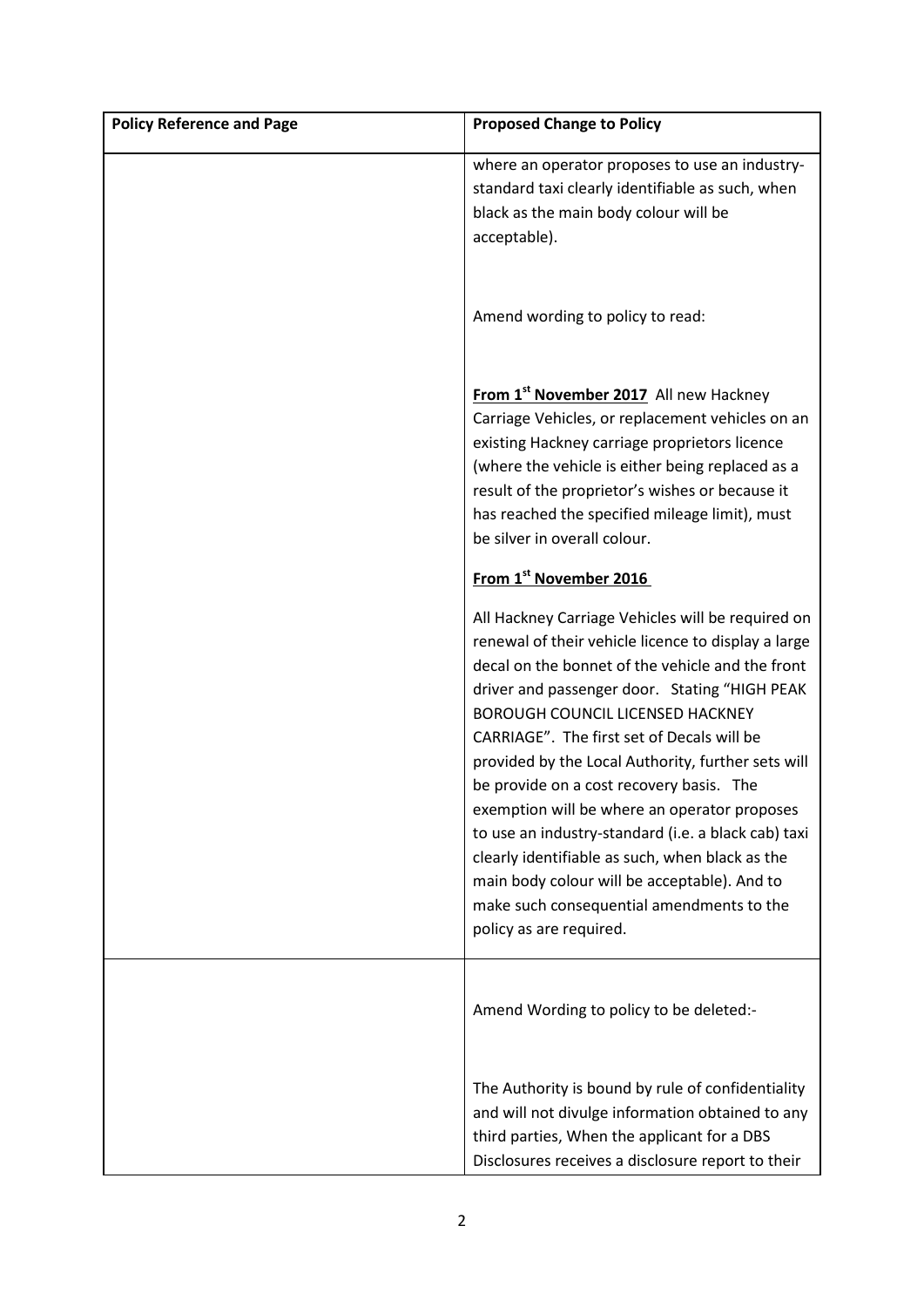| <b>Policy Reference and Page</b>                                                                                                                                                                      | <b>Proposed Change to Policy</b>                                                                                                                                                                                                                                                                                                |
|-------------------------------------------------------------------------------------------------------------------------------------------------------------------------------------------------------|---------------------------------------------------------------------------------------------------------------------------------------------------------------------------------------------------------------------------------------------------------------------------------------------------------------------------------|
|                                                                                                                                                                                                       | home address they will be required to provide<br>the Authority with a copy within seven days.                                                                                                                                                                                                                                   |
|                                                                                                                                                                                                       | The comment is considered to be reasonable<br>and appropriate.                                                                                                                                                                                                                                                                  |
|                                                                                                                                                                                                       | Wording of paragraph to replaced with the<br>following:-                                                                                                                                                                                                                                                                        |
|                                                                                                                                                                                                       | The Authority is bound by rule of confidentiality<br>and will not divulge information obtained to any<br>third parties, When the applicant for a DBS<br>Disclosures receives a disclosure report to their<br>home address they will be required to provide<br>the Authority with the original certificate within<br>seven days. |
| Page 32 Condition N<br>Any repairs to the vehicle must be carried out<br>with new parts which meet the manufacturer's<br>original specification. Reconditioned or salvaged<br>parts must not be used. | Amend the policy wording to allow<br>reconditioned parts.                                                                                                                                                                                                                                                                       |
| Page 44                                                                                                                                                                                               | Paragraphs to be renumbered consecutively                                                                                                                                                                                                                                                                                       |
| 2.2 Tinted Windows (page 28)                                                                                                                                                                          | Amend wording of the proposed change to<br>policy to read: "Factory Fitted Manufacturers<br>Tinting will be acceptable on production of the<br>manufacturer's specification"                                                                                                                                                    |
| 7.3 Vehicle Mileage (page 23)                                                                                                                                                                         | Amend the policy to increase mileage to<br>75,000                                                                                                                                                                                                                                                                               |
| 15a MOT                                                                                                                                                                                               | Amend 'prevent' to 'present' and Operations<br>manager to check wording on the policy                                                                                                                                                                                                                                           |
| Appendix E                                                                                                                                                                                            | Add "or equivalent qualification"                                                                                                                                                                                                                                                                                               |
| (4) Driver requirements BTEC                                                                                                                                                                          |                                                                                                                                                                                                                                                                                                                                 |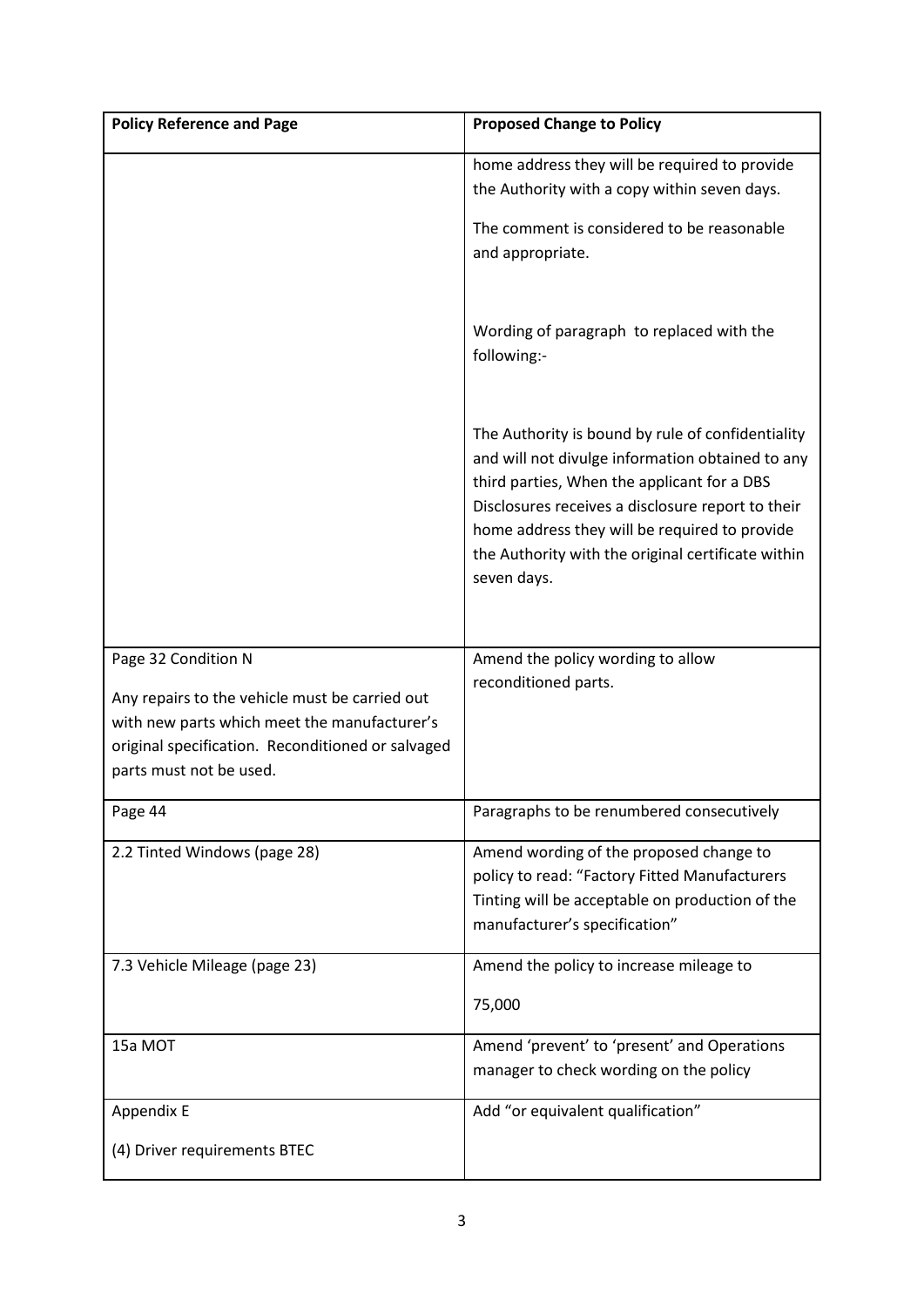| <b>Policy Reference and Page</b> | <b>Proposed Change to Policy</b>                                                                                                                                                                                                                                                                                                                                                                                                                                                                                  |
|----------------------------------|-------------------------------------------------------------------------------------------------------------------------------------------------------------------------------------------------------------------------------------------------------------------------------------------------------------------------------------------------------------------------------------------------------------------------------------------------------------------------------------------------------------------|
|                                  | Remove whole paragraph                                                                                                                                                                                                                                                                                                                                                                                                                                                                                            |
| Page 43 Para 15 (C) Animals      | c) Paragraph (b) does not in any way remove or<br>reduce the duty placed on the driver of the<br>vehicle to carry assistance dogs in the passenger<br>compartment with the dogs' owner under s168<br>Equality Act 2010 unless the driver has a valid<br>exemption certificate issue by this authority<br>under s169.                                                                                                                                                                                              |
|                                  | And replace with paragraph below                                                                                                                                                                                                                                                                                                                                                                                                                                                                                  |
|                                  | c) Paragraph (b) does not in any way remove or<br>reduce the duty placed on the driver of the<br>vehicle to carry assistance dogs in the passenger<br>compartment with the dogs' owner under s168<br>Equality Act 2010. The Act (s. 169 & 171) allows<br>licensing authorities to grant exemption to<br>drivers from the duties to transport assistance<br>dogs if they are satisfied that it is appropriate to<br>do so, on medical grounds a certificate may be<br>issued where drivers satisfy this exemption. |
| Page 37 Para 20 Conviction       | Policy wording to be changed from Propriety to<br>Proprietor                                                                                                                                                                                                                                                                                                                                                                                                                                                      |
| Draft Policy Document -          | To amend the policy wording:                                                                                                                                                                                                                                                                                                                                                                                                                                                                                      |
| Page 8, para 2.4 Exempt Vehicles |                                                                                                                                                                                                                                                                                                                                                                                                                                                                                                                   |
|                                  | Ambulances and voluntary vehicles as<br>determined on application by the Authority<br>which are used for community or charitable<br>work                                                                                                                                                                                                                                                                                                                                                                          |